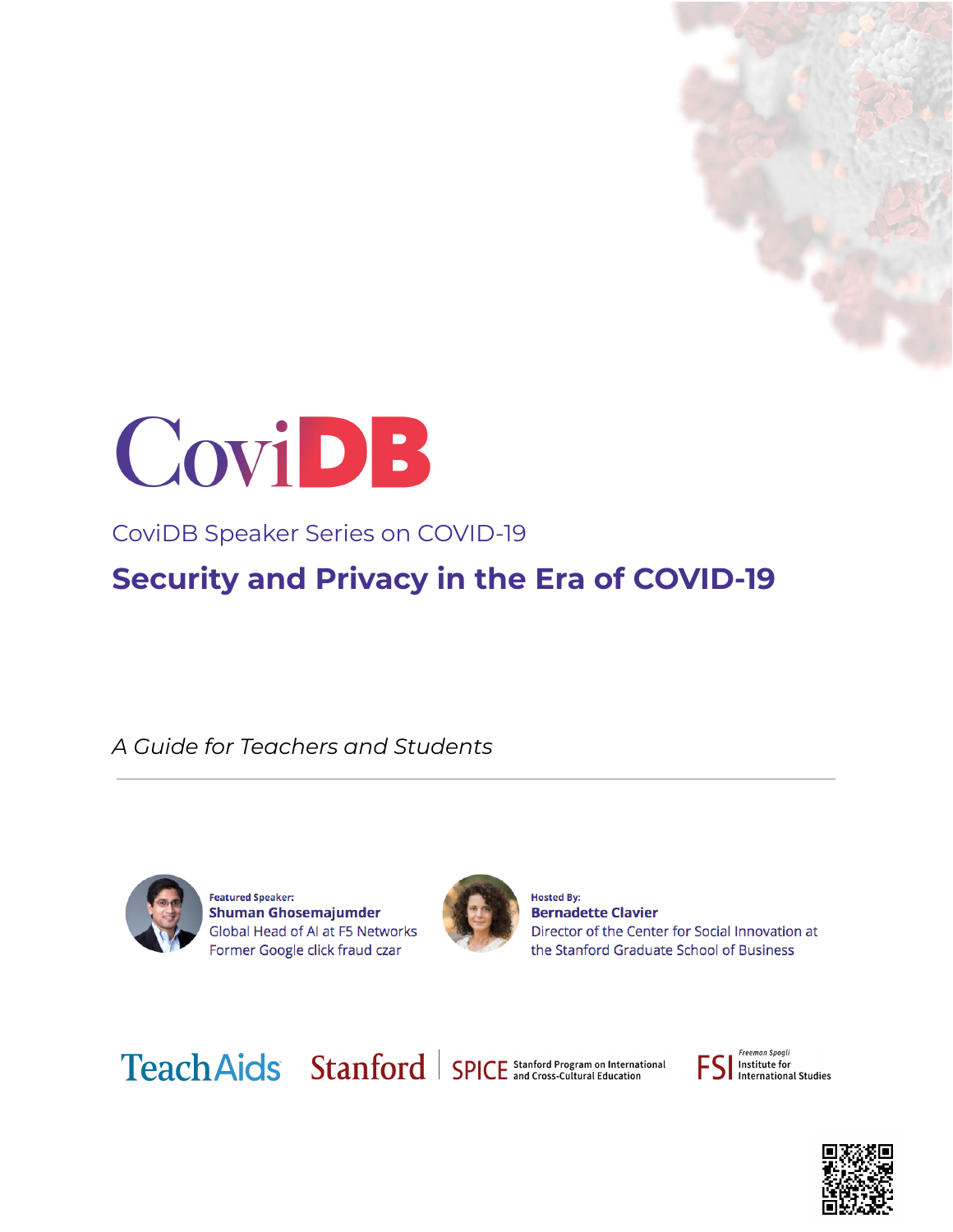**Shuman Ghosemajumder** is Global Head of AI at F5 (NASDAQ: FFIV). He was previously CTO of Shape Security (acquired by F5 in 2020), where he was responsible for product, research, and engineering, leading the development of the AI platform and services which protect the largest U.S. banks, airlines, and government agencies against sophisticated cyberattacks. Prior to Shape, he worked at Google from 2003–2010, where he founded and led product management for Trust & Safety, co-founded the Privacy Council, and helped launch Gmail.

**Bernadette Clavier** is the Director of the Center for Social Innovation at the Stanford Graduate School of Business which educates insightful leaders for social and environmental change. Committed to entrepreneurial innovation and sustainable practices, Bernadette Clavier put 10 years of marketing leadership experience creating category winners in the private sector to the service of higher education programs that seek to advance solutions to the world's global problems. During her time in academia, she led the design, launch, and growth of a social enterprise incubation program, an impact investing fund, a mentorship program, traditional classroom curriculum, as well as a certification, an internship, and multiple fellowship programs. She has explored multiple avenues to social progress including nonprofit leadership, philanthropy, impact investing, and responsible business. She has coached numerous students to find their personal path to impact and social entrepreneurs to launch successful ventures.

The purpose of this guide is (1) to provide information to review prior to the viewing of the interview; (2) to suggest guiding questions to consider while viewing the interview; and (3) to recommend debriefing activities.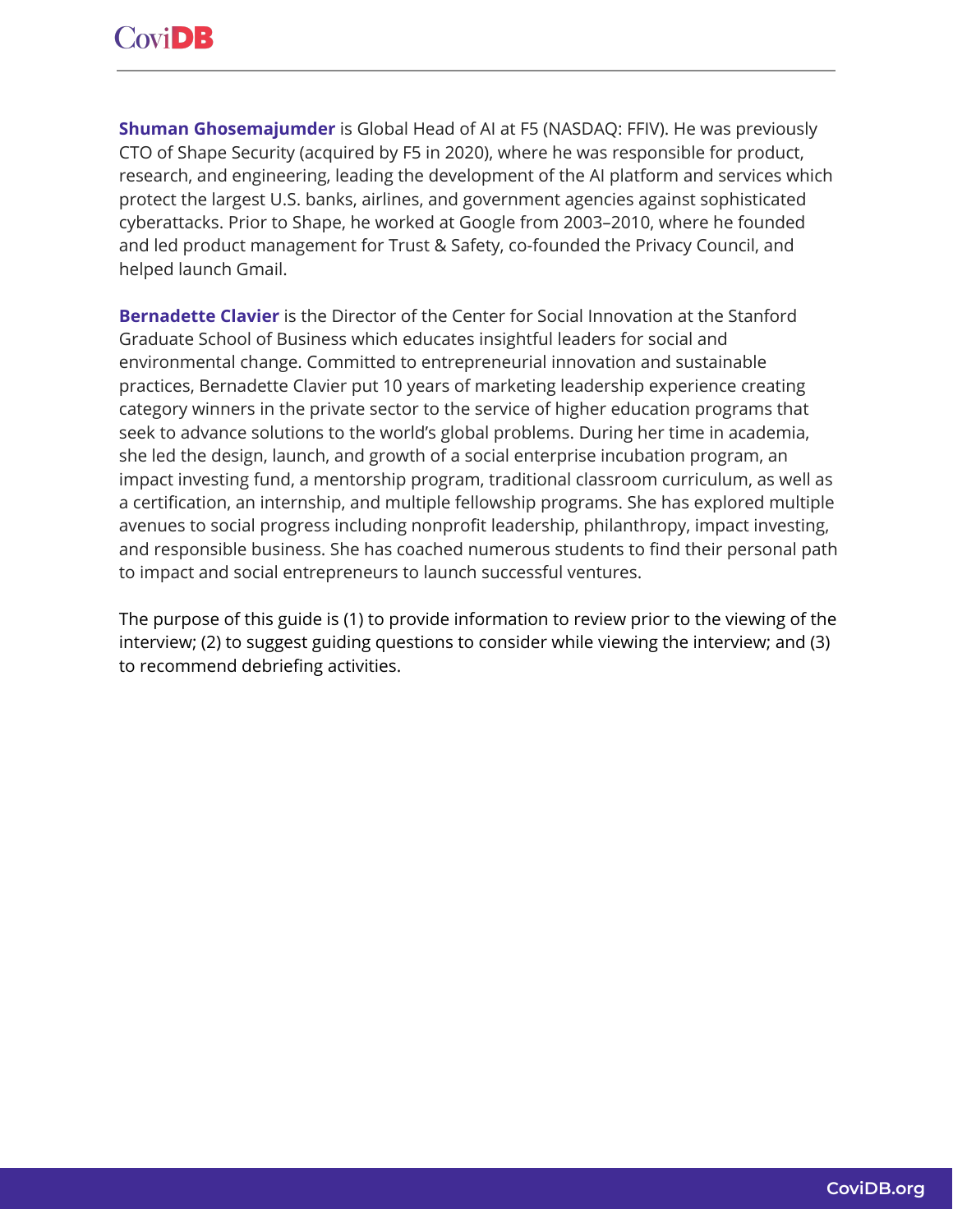### **Information to review prior to the viewing of the interview**

This interview introduces "Security and Privacy in the Era of COVID-19" and focuses on five topics. For teachers' information, each topic is listed below with a summary of the main questions asked by Bernadette Clavier. During the interview, important terminology is used. A list of the terms and definitions is included on the next two pages. A review of the terms and definitions is recommended prior to the viewing of the interview.

**Topic 1: Contact Tracing and Introductory Context**—What are the various strategies available to humanity to address a pandemic? At what stages of the pandemic are those most relevant and effective? And why?

**Topic 2: Understanding the Technology**—If I wanted to take part in contact tracing, and get some alerts on my phone when I've been exposed to the virus, how would I do this? Let's say I'm participating in a program like this, how efficient would this be? What are the chances the information that's coming to me is real? How seriously do I need to take it? What are the chances of false positives?

**Topic 3: Privacy Implications of Contact Tracing**—What could happen if I give up my data for contact tracing? Who could see it? What could they do with it? What would they know about me? What are my risks? There are countries that have started using contact tracing quite successfully, like in South Korea for example, and yet here in the U.S., we're yet to deploy a full program like this. Why do you think that is?

**Topic 4: Dangers & Cybersecurity, re: COVID-19**—Beyond contact tracing, COVID-19 has made it so that we're spending the entire day on a screen and online. Things happen, like Zoom-bombing. Why is that? What are new risks that we are taking by spending our entire days online?

**Topic 5: Predictions: Technology & COVID-19 in the Future**—What would be your advice for tech companies, but also companies using tech as a focus, in the next few months and also the next several years?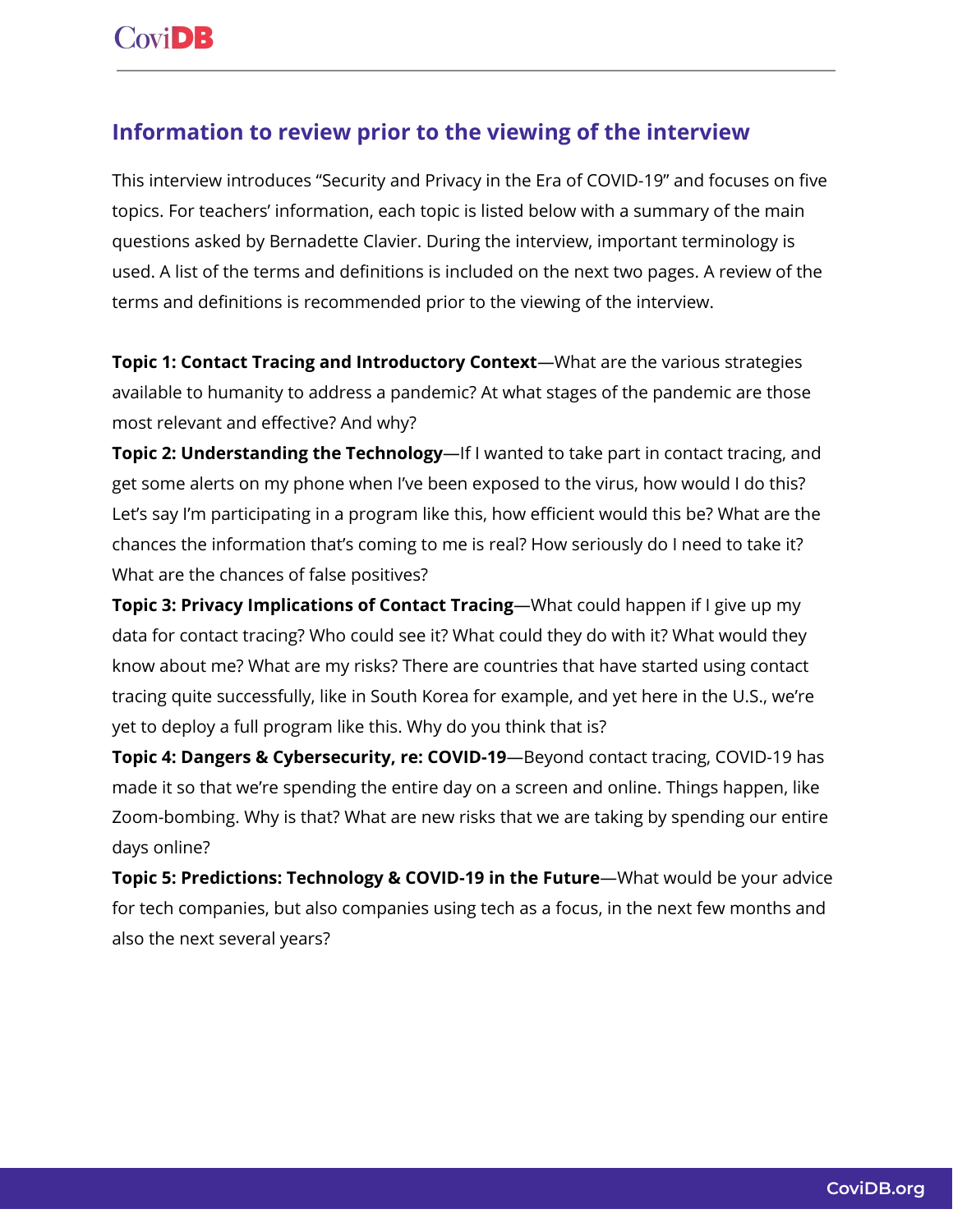## **Definitions**

**Augmented reality (AR)**—a technology that superimposes a computer-generated image on a user's view of the real world, thus providing a composite view.

**Bluetooth**—a standard for the short-range wireless interconnection of mobile phones, computers, and other electronic devices.

**Contact tracing**—part of the process of supporting patients and warning contacts of exposure in order to stop chains of transmission.

**Coronavirus disease 2019 (COVID-19)**—an infectious disease caused by severe acute respiratory syndrome coronavirus (SARS-Cov-2). "CO" stands for "corona," "VI" for "virus," and "D" for "disease." Sometimes referred to as the novel (new) coronavirus.

**Cybercriminal**—a person who engages in criminal activity by means of computers or the Internet.

**Data privacy**—Data privacy or information privacy is the aspect of information technology that deals with the ability an organization or individual has to determine what data in a computer system can be shared with third parties.

**Encryption**—the method by which information is converted into secret code that hides the information's true meaning from anyone who intercepts the code; *decryption* allows only the intended receiver of the code to retrieve the original meaning.

**False negative**—a test result which incorrectly indicates that a particular condition or attribute is absent.

**False positive**—a test result which incorrectly indicates that a particular condition or attribute is present.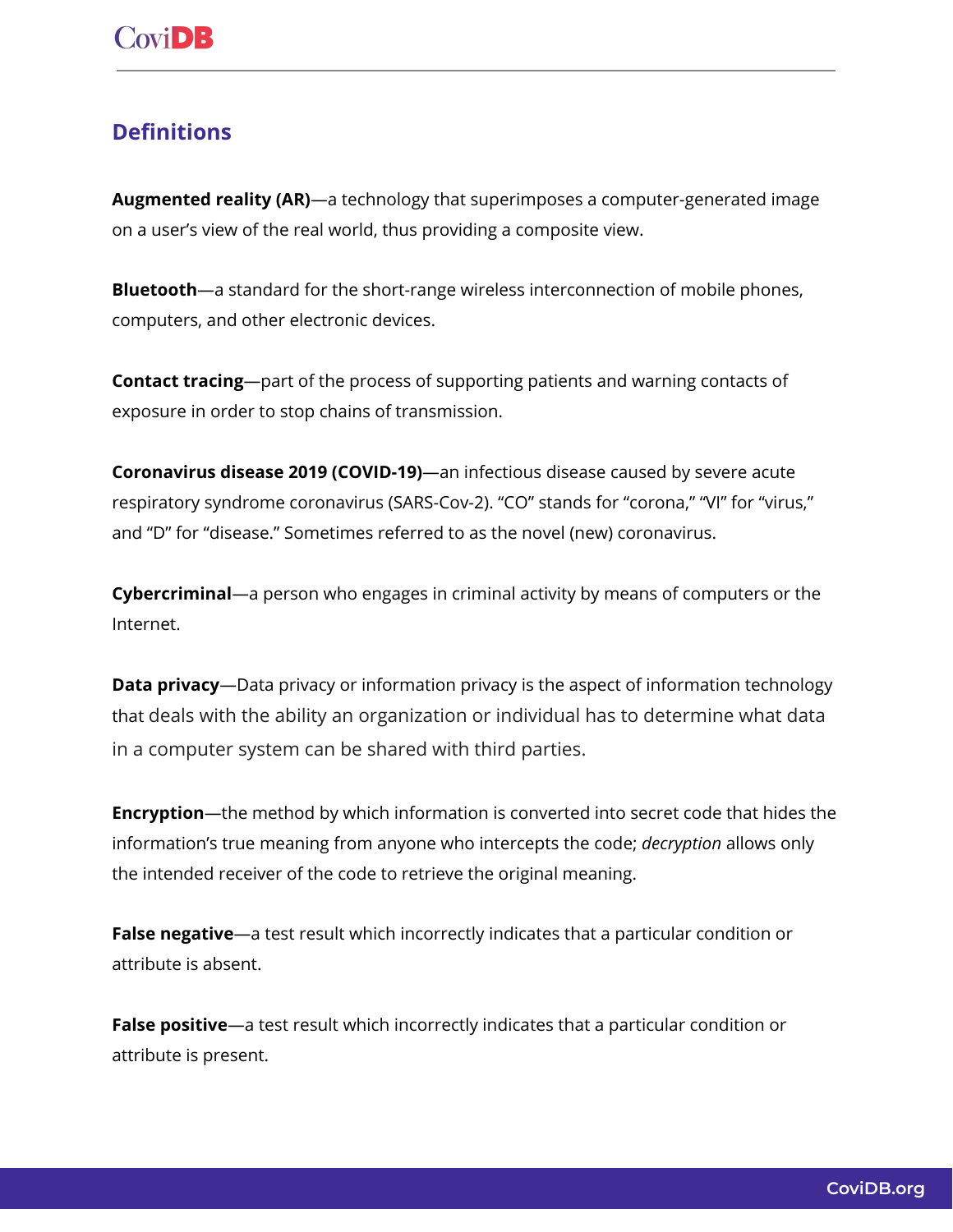# **CoviDB**

**Global positioning system (GPS)**—a system of satellites, computers, and receivers that is able to determine the latitude and longitude of a receiver on Earth by calculating the time difference for signals from different satellites to reach the receiver.

**Phishing**—the fraudulent practice of sending emails purporting to be from reputable companies in order to induce individuals to reveal personal information, such as passwords and credit card numbers.

**Scam**—a dishonest scheme; a fraud, typically to steal money from individuals through a sequence of deceitful steps or interactions.

**Technology adoption**—the acceptance, integration, and use of new technology in society.

**Telecommunications network**—electronic system of links and switches, and the controls that govern their operation, that allows for data transfer and exchange among multiple users.

**Virtual reality (VR)**—the computer-generated simulation of a three-dimensional image or environment that can be interacted with in a seemingly real or physical way by a person using special electronic equipment, such as a helmet with a screen inside or gloves fitted with sensors.

**Zoom-bombing**—the unwanted intrusion into a video conference call by an individual, causing disruption.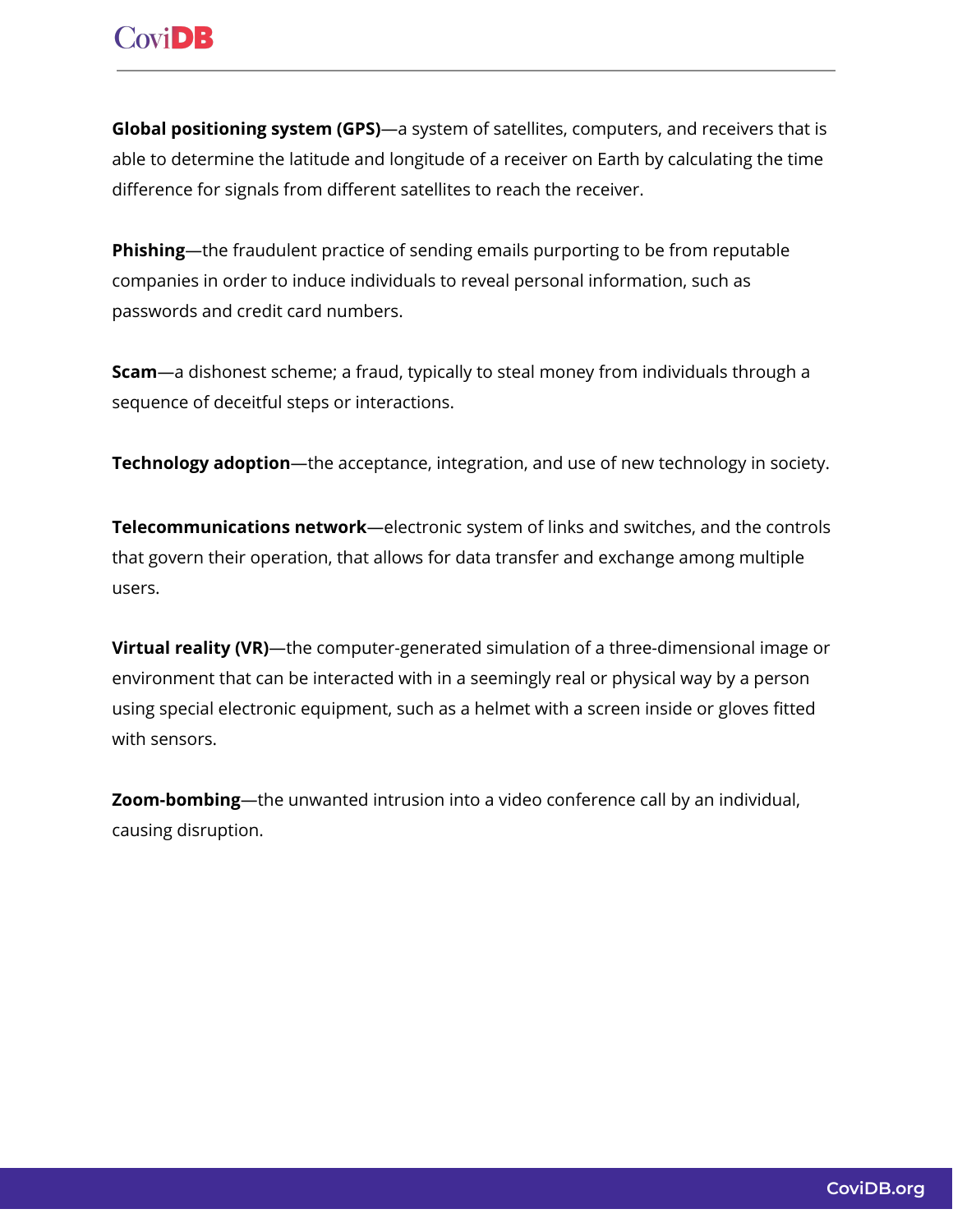### **Guiding questions to consider while viewing the interview**

For teachers who share this interview with a class, consider dividing the class into five small groups and distributing one set of questions (below) to each group.

**Topic 1**—How is technology being used in the context of the COVID-19 pandemic? What roles does technology play in different stages of COVID-19 spreading? What is contact tracing? What is the best time to have contact tracing technology?

**Topic 2**—What are some of the options concerning contact tracing technology, including apps? What are some of the concerns about this technology? What are some of the differences with how apps for contact tracing work? What are some benefits and drawbacks of governmental control of contact tracing? Why are privacy protecting technologies important in terms of contact tracing apps? Why is it important to consider false positives and false negatives in the analysis of data sets concerning pandemics like COVID-19? Why are COVID-19 tests important?

**Topic 3**—How can the analysis of data sets of COVID-19 help with addressing the pandemic? Why are the mechanisms that various contact tracing apps have put in place important? What is the significance of regional differences in attitudes towards privacy issues and complexities with technology infrastructure? What is the significance of the adoption of an app in terms of a contact tracing perspective?

**Topic 4**—How have COVID-19 and sheltering-in-place affected our society especially from a technology perspective? How has the reliance on video conferencing exposed gaps in the ways in which those technologies have been implemented? What are some other concerns that have come about as a result of working from home using technology to communicate?

**Topic 5**—What might companies do differently (or are already doing) as a result of sheltering-in-place and increased remote working? What are they placing importance upon? How has this impacted areas like productivity, which were traditionally measured by people actually coming to the workplace?